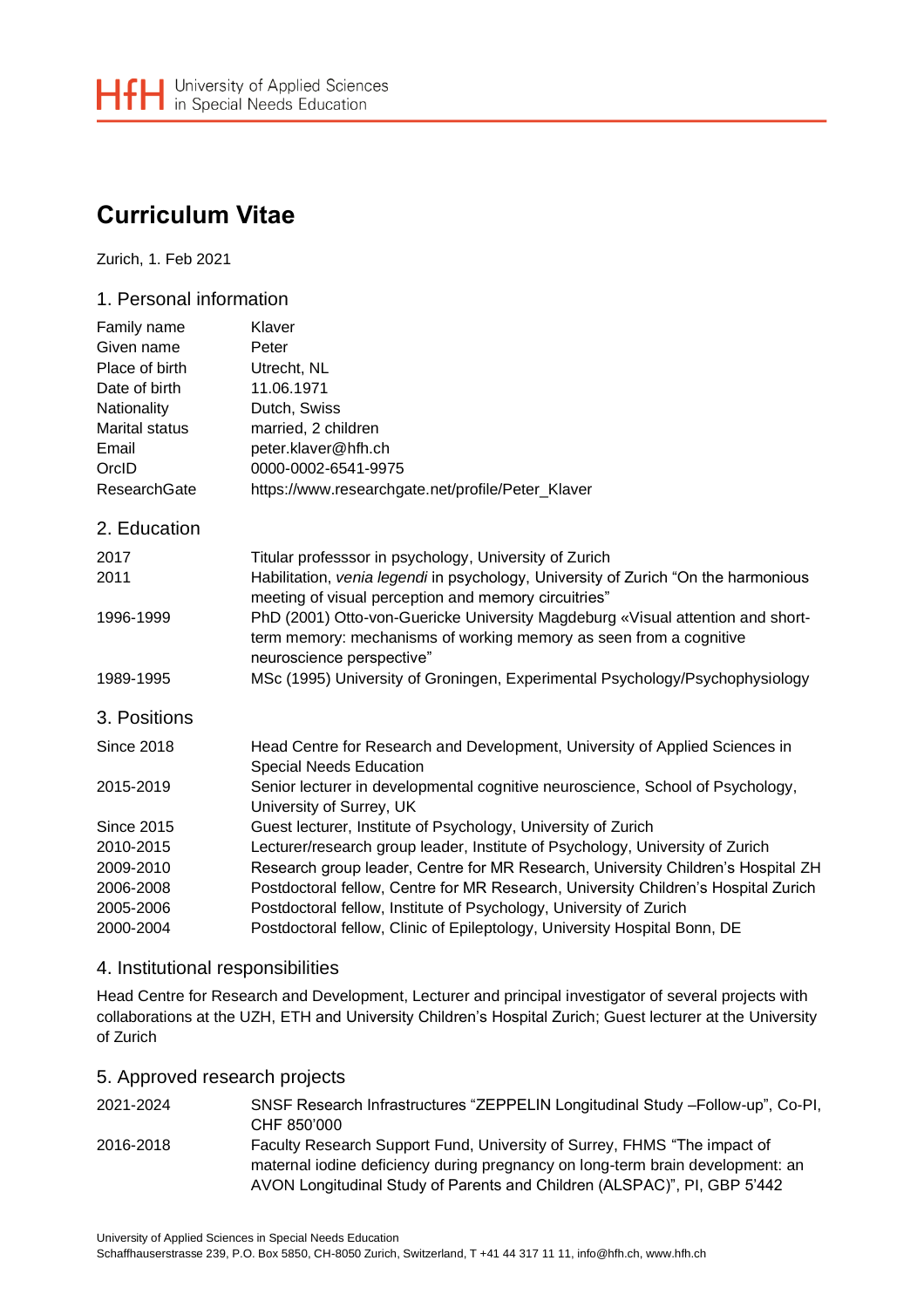| 2011-2013 | Zurich Center for Integrative Human Physiology "Linking the major system markers  |
|-----------|-----------------------------------------------------------------------------------|
|           | for typical and atypical brain development: a multimodal imaging and spectroscopy |
|           | study", Co-PI, CHF 646'727                                                        |
| 2009-2012 | SNSF "Common neural mechanisms of working memory and episodic memory in           |
|           | typical and atypical development", PI, CHF 318'296                                |
| 2007-2008 | Hartmann-Müller Foundation "Visual perception in very low birth weight children:  |
|           | relating fMRI to neurodevelopmental profiles", PI, CHF 46'230                     |
|           |                                                                                   |

Total amount CHF 1'967'794

## 6. Supervision of junior researchers

| PhD                  | University of Zurich: Daiming Xiu, Carmen Ghisleni, David Yoh von Allmen,<br>Karoline Wurmitzer, Sanne van der Mark, Janine Lichtensteiger, Mengia Dosch, |
|----------------------|-----------------------------------------------------------------------------------------------------------------------------------------------------------|
|                      | Stephanie Rotzer                                                                                                                                          |
| $MSc$ ( $<$ 5 years) | Surrey: David Plans, Imogen Whiteside, Alyssa McGranahan, Tien Pham, Alex                                                                                 |
|                      | Tindale, Naomi Kefford, Achvini Sriskanthanathan; Zurich: Simone Blaser                                                                                   |

# 7. Teaching activities

| <b>PhD</b> | Lecturer at the ZNZ PhD program and Zurich Center for Integrative Human<br>Physiology (ZIHP) at the University of Zurich. Member of PhD steering and exam<br>committees of PhD candidates since 2010 (Surrey: James Ebajemito, Leo Furlan,<br>Alison Cooper; Ghent: Michel Quak; Wurzburg: Maximilian Geiger; Zurich:<br>Anastasios Ziogas, Judith Graser, Katrin Preller, Sandy Krammer, Aline Studerus- |
|------------|-----------------------------------------------------------------------------------------------------------------------------------------------------------------------------------------------------------------------------------------------------------------------------------------------------------------------------------------------------------------------------------------------------------|
|            | Germann; Bern: Katharina Wehrmann).                                                                                                                                                                                                                                                                                                                                                                       |
| <b>MSc</b> | Head research methods in psychology program at the University of Surrey,<br>Numerous MSc courses in psychological neuroscience and developmental                                                                                                                                                                                                                                                          |
|            | disorders at the University of Surrey (2015-2018) and UZH (2008-2018)                                                                                                                                                                                                                                                                                                                                     |
| MA         | Lectures at the University of Teacher Education in Special Needs (since 2008)                                                                                                                                                                                                                                                                                                                             |
| <b>BA</b>  | Numerous BA courses in psychological neuroscience and developmental disorders<br>at the University of Surrey (2015-2018) and UZH (2010-2015)                                                                                                                                                                                                                                                              |

# 8. Memberships in panels, boards and review activities

| Associate Editor<br>Reviewer (selection) | Frontiers in Developmental Psychology<br>Child Neuropsychology, Cognition & Emotion, Cerebral Cortex, Current Biology,<br>Developmental Medicine & Child Neurology, Developmental Neuropsychology,<br>Developmental Psychology, Developmental Science, Frontiers in Behavioral<br>Neuroscience, Neuropsychologia, Pediatric Research, Swiss Journal of Psychology                     |
|------------------------------------------|---------------------------------------------------------------------------------------------------------------------------------------------------------------------------------------------------------------------------------------------------------------------------------------------------------------------------------------------------------------------------------------|
| <b>Grant reviewer</b>                    | Action Medical Research, BBS Research Counsil UK, India Aliance System,<br>Leverhulme Trust, Luxemburg National Research Fund (FNR), MRC Research<br>Counsil UK, Wellcome Trust DBT fellowship                                                                                                                                                                                        |
| Ethics committees<br>Steering committees | University of Surrey (2017-2018), University of Zurich, Faculty of Arts (2011-2014)<br>Institute of Psychology Steering Committee, UZH (delegate 2011-2014), Schweizer<br>Zentrum für Heilpädagogik (since 2019), Founding member and member steering<br>committee of the Zurich Developmental Science Network (founded 2019), member<br>of the Kommission F&E Kammer PH (since 2019) |

# 9. Active memberships in scientific societies

Organization of Human Brain Mapping, Society for Psychophysiological Research, German Psychological Society, Schweizer Zentrum für Heilpädagogik (SZH)

10. Prizes, awards, fellowships

DGPs PhD stipend (1996-1999)

**HfH**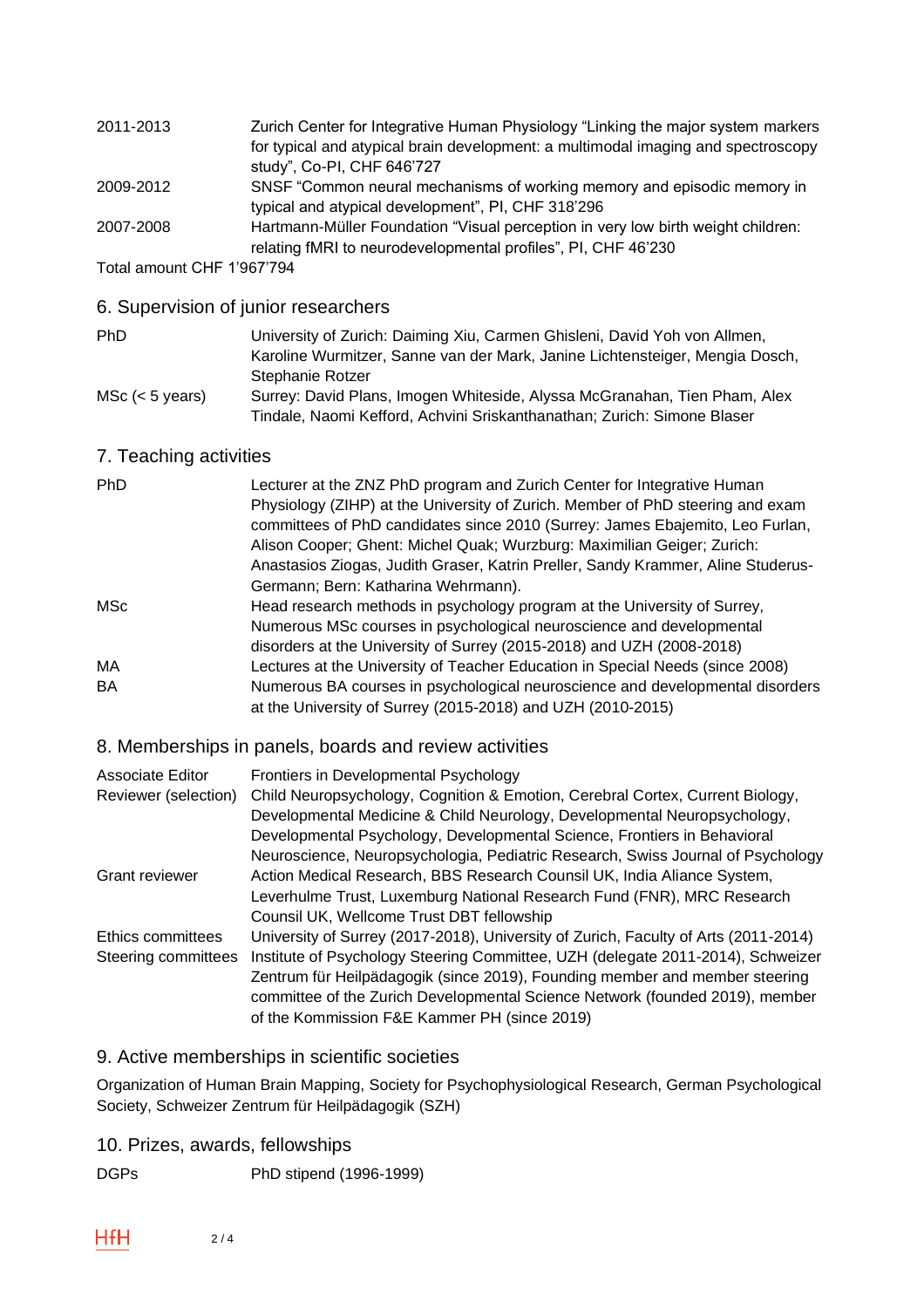11. Career breaks

2015 appointment search after being on temporary contracts at the UZH (Mar-Aug 2015) 1999-2000 appointment search after being on temporary contract during PhD at the University of Magdeburg (Oct 1999-Mar 2000)

# **Major scientific achievements**

How do humans acquire knowledge about the world? Answering this question is central for the understanding and promoting of children's achievement at school and further academic and work career. Within this field of research my focus lies on the study of the psychological and biological underpinnings of typical and atypical development of learning, memory and higher visual cognition. Specifically, I aim at unraveling how two dominant neural systems, the ventral and dorsal visual system support learning and memory and how early developmental risk factors affect learning through these systems. I pursue the hypothesis that both visual systems independently support learning and memory. The ventral system largely supports episodic memory formation and is primarily influenced by bottom-up processing, the dorsal system supports working memory processing and episodic memory retrieval and is under influence of top-down mechanisms. The hippocampus is an important target brain region in that study, as it is vulnerable for early biological and psychological stress, it is central area for learning and memory and it has a unique developmental trajectory that interacts with both dorsal and ventral visual streams.

### **VISUAL KNOWLEDGE ACQUISITION**

A central idea is that dorsal and ventral visual streams support memory under the modulatory influence of attention and executive control. This idea is supported by my discoveries of a neural marker of visual working memory, which I used to show that visual working memory depends on sustained visual-spatial attention [\(Klaver, Talsma et al., 1999;](https://www.ncbi.nlm.nih.gov/pubmed/10424664) [Klaver, Smid et al., 1999;](https://www.ncbi.nlm.nih.gov/pubmed/10400079) [Talsma, Wijers et al., 2001\)](https://www.ncbi.nlm.nih.gov/pubmed/11352131). I could further demonstrate that semantic knowledge biases memory formation in the ventral visual stream and hippocampus [\(Fernández, Klaver et al., 2002;](https://www.ncbi.nlm.nih.gov/pubmed/12201636) [Klaver, Fell et al., 2005;](https://www.ncbi.nlm.nih.gov/pubmed/15986408) [Klaver, Schnaidt et al., 2007\)](https://www.ncbi.nlm.nih.gov/pubmed/17178236), emotional arousal modulates the ventral visual stream during memory formation in a bottom-up fashion [\(Xiu, Geiger](https://www.ncbi.nlm.nih.gov/pubmed/25954169) et al. 2015), fast temporary neural binding between the anterior ventral visual stream and the hippocampus supports memory formation [\(Fell, Klaver et al., 2001,](https://www.ncbi.nlm.nih.gov/pubmed/11694886) [2003\)](https://www.ncbi.nlm.nih.gov/pubmed/12653984), and inter-hemisphere connectivity supports memory consolidation [\(Geiger, O'Gorman et al., 2016\)](https://www.ncbi.nlm.nih.gov/pubmed/26844811). My recent findings that neural activity in the hippocampus supports verbal and visual working memory in parallel to a dorsal neural network [\(Von Allmen, Wurmitzer et al., 2013,](https://www.ncbi.nlm.nih.gov/pubmed/23519991) [Boran, Fedele et al., 2019,](https://www.ncbi.nlm.nih.gov/pubmed/30944858) [Boran, Hilfiker](https://www.biorxiv.org/content/10.1101/2020.06.15.152207v1) et al., [2020\)](https://www.biorxiv.org/content/10.1101/2020.06.15.152207v1), that memory load and visual cues bias capturing of visual selective attention [\(Klaver, Fell et al.,](https://www.ncbi.nlm.nih.gov/pubmed/15183395)  [2004;](https://www.ncbi.nlm.nih.gov/pubmed/15183395) [Klaver & Talsma, 2013\)](https://www.ncbi.nlm.nih.gov/pubmed/24015992) and that learning through useful feedback is modulated by frontal activity [\(Dainton, Winstone et al. 2020\)](https://onlinelibrary.wiley.com/doi/full/10.1111/mbe.12227) further strengthen the idea that attention supports memory processing in ventral and dorsal visual streams in bottom-up and top-down processing lines, respectively.

#### **DEVELOPMENT of VISUAL KNOWLEDGE ACQUISITION**

Individual differences in the development of executive functioning and attention are important predictors for school and academic achievement and central for the study of knowledge acquisition. Congruously, I studied the differential developmental trajectories of neural systems underlying learning, memory and higher visual cognition. In several studies I found that early maturing brain areas are used more extensively when high order areas are not yet specialized and that functional specialization in late maturing brain areas depends on a dorsal attention network. I could observe such mechanisms in the visual and memory system. Visual dorsal and ventral streams show dissociable developmental trajectories. Early maturing areas are used more extensively and later maturing specialized areas are used less extensively at younger age [\(Klaver, Lichtensteiger et al. 2008;](https://www.ncbi.nlm.nih.gov/pubmed/18096410) [Lichtensteiger, Loenneker et al.](https://www.ncbi.nlm.nih.gov/pubmed/18955908)  [2008;](https://www.ncbi.nlm.nih.gov/pubmed/18955908) [Loenneker, Klaver et al. 2011;](https://www.ncbi.nlm.nih.gov/pubmed/20533564) [Klaver, Marcar et al. 2011\)](https://www.ncbi.nlm.nih.gov/pubmed/21489386). In the memory system, the posterior

HfH